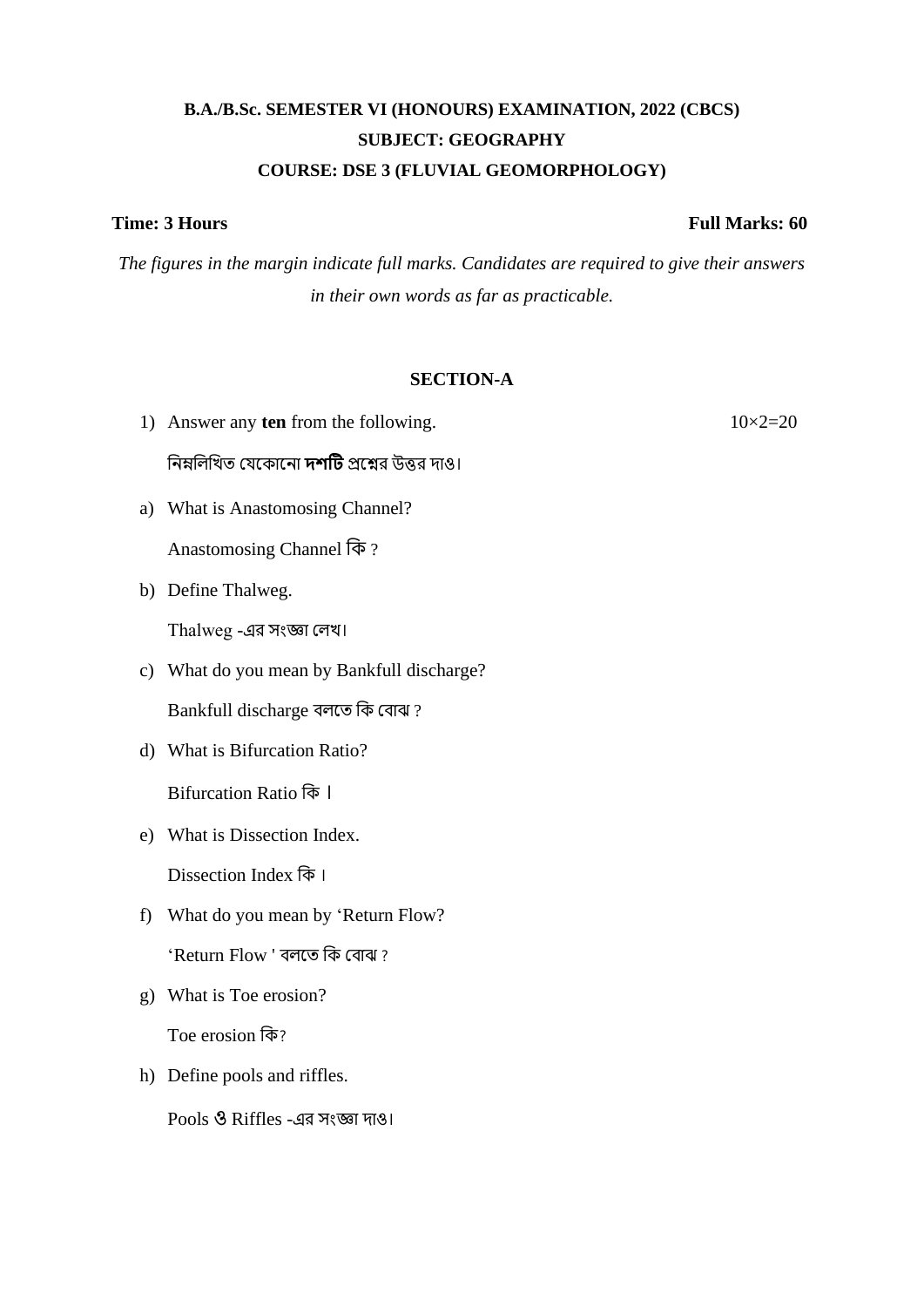i) What is Point Bar?

Point Bar কি?

j) What is basin lag?

Basin lag কি ।

- k) What is the difference between 'Bedload' and 'Suspended Load'? 'Bedload' ও 'Suspended Load' - এর মধ্যে পার্থক্য গুলি কি কি ?
- l) Give examples of two landforms created due to the changes in base level of erosion. 'Base Level of Erosion' – এর পরিবর্তনের কারণে সৃষ্ট দুটি ভূমিরূপের উদাহরণ দাও।
- m) What is the role of fluvial geomorphology in efficient resource management? দক্ষ সম্পদ ব্যবস্থাপনায় fluvial geomorphology -র ভূমিকা কি ?
- n) What is meant by extreme hydrological phenomena? চরম হাইড্রোলজিক্যাল ঘটনা বলতে কি বোঝ।
- o) What is Endorheic basin? Endorheic অববাহিকা কাকে বলে?

# **SECTION- B**

- 2) Answer any **four** from the following: 5  $\times$  4=20 নিম্নলিখিত যেকোনো **চারটি** প্রশ্নের উত্তর দাও।
- a) What is the significance of Fluvial Geomorphology? নদী ভূমিরূপবিদ্যার গুরুত্ব আলোচনা কর।
- b) What is "Belt of no Erosion"?

"Belt of no Erosion" কি?

- c) Write a note on Overland Flow. Overland Flow-এর ওপরে একটি টীকা লেখ।
- d) Explain in brief the formation of river terraces. নদীমঞ্চ সষ্টির প্রক্রিয়া সংক্ষেপে ব্যাখা কর।
- e) What are the impacts of catastrophic flood on Channel bed forms? নদীগর্ভ ভূমিরূপের ওপর বিধ্বংসী বন্যার প্রভাব গুলি লেখ।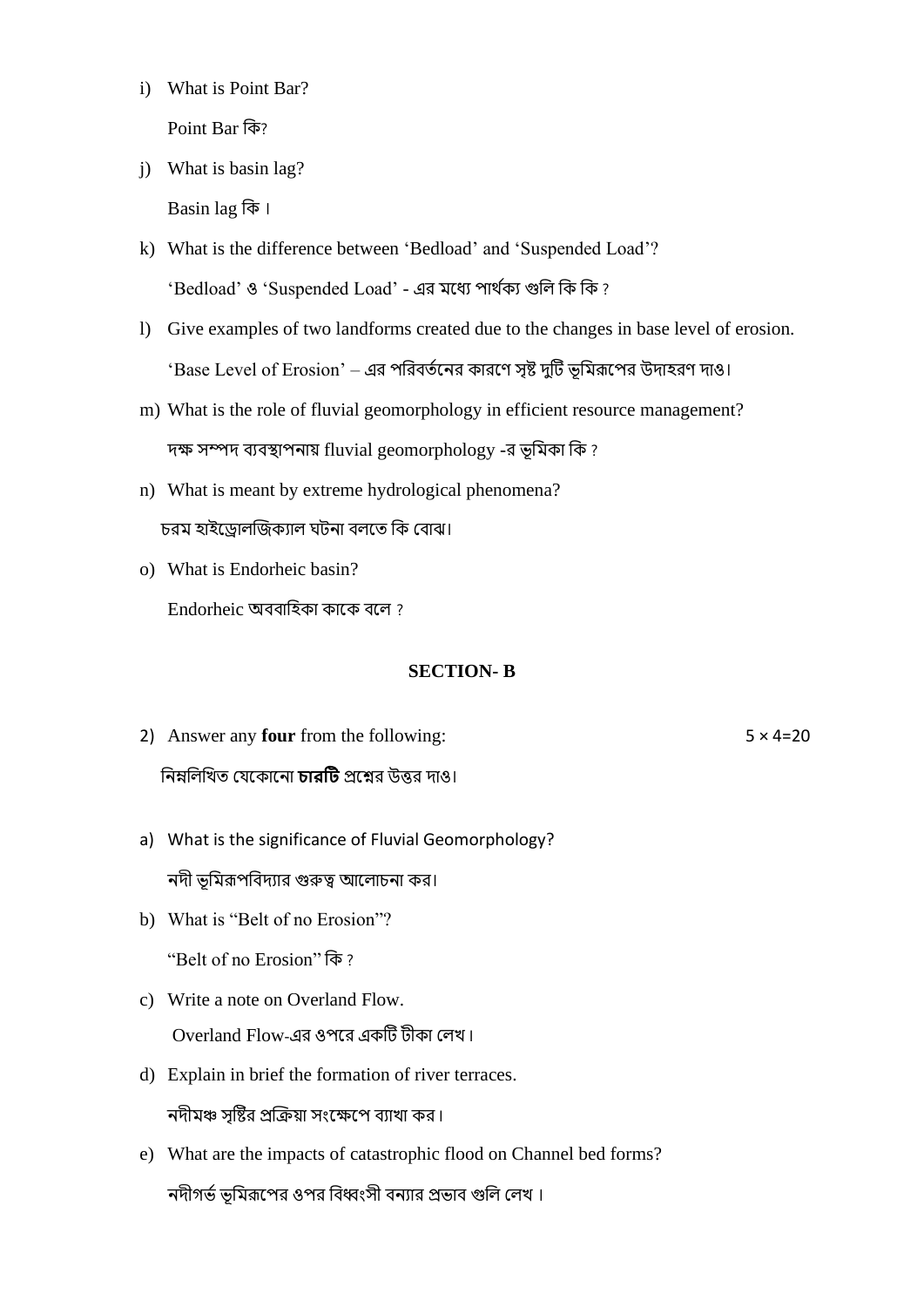f) Write a note on the BEHI Model of river bank erosion.

নদী ভাঙ্গনের BEHI Model-এর উপরে একটি সংক্ষিপ্ত টীকা লেখ।

# **SECTION-C**

- 3) Answer any **two** from the following.  $10\times2=20$ নিম্নলিখিত যেকোনো **দটি** প্রশ্নের উত্তর দাও।
- a) Mention the linear and relief morphometric parameters of a drainage basin. কোনো নদী অববাহিকার linear এবং relief পরিমিতের বৈশিষ্ট্যগুলি লেখ।
- b) Discuss about the success and failure of DVC during last 60 years in respect to flood control and irrigation.

বিগত ৬০ বছরে বন্যা নীয়ন্ত্রণ ও সেচ ব্যবস্থায় DVC এর সফলতা ও ব্যর্থতা আলোচণা কর।

c) Discuss in brief about the factors which control the Runoff cycle.

Run off চক্রের প্রধান নির্ধারক গুলি সম্পর্কে সংক্ষেপে লেখ।

d) Elaborate on the processes of river bank erosion and highlighting the problem of Malda District.

------------------------

নদী পাডের ভাঙ্গনের প্রাক্রিয়াগুলি ব্যাখা কর এবং মালদা জেলার নদী ভাঙ্গনের সমস্যা আলোকপাত কর।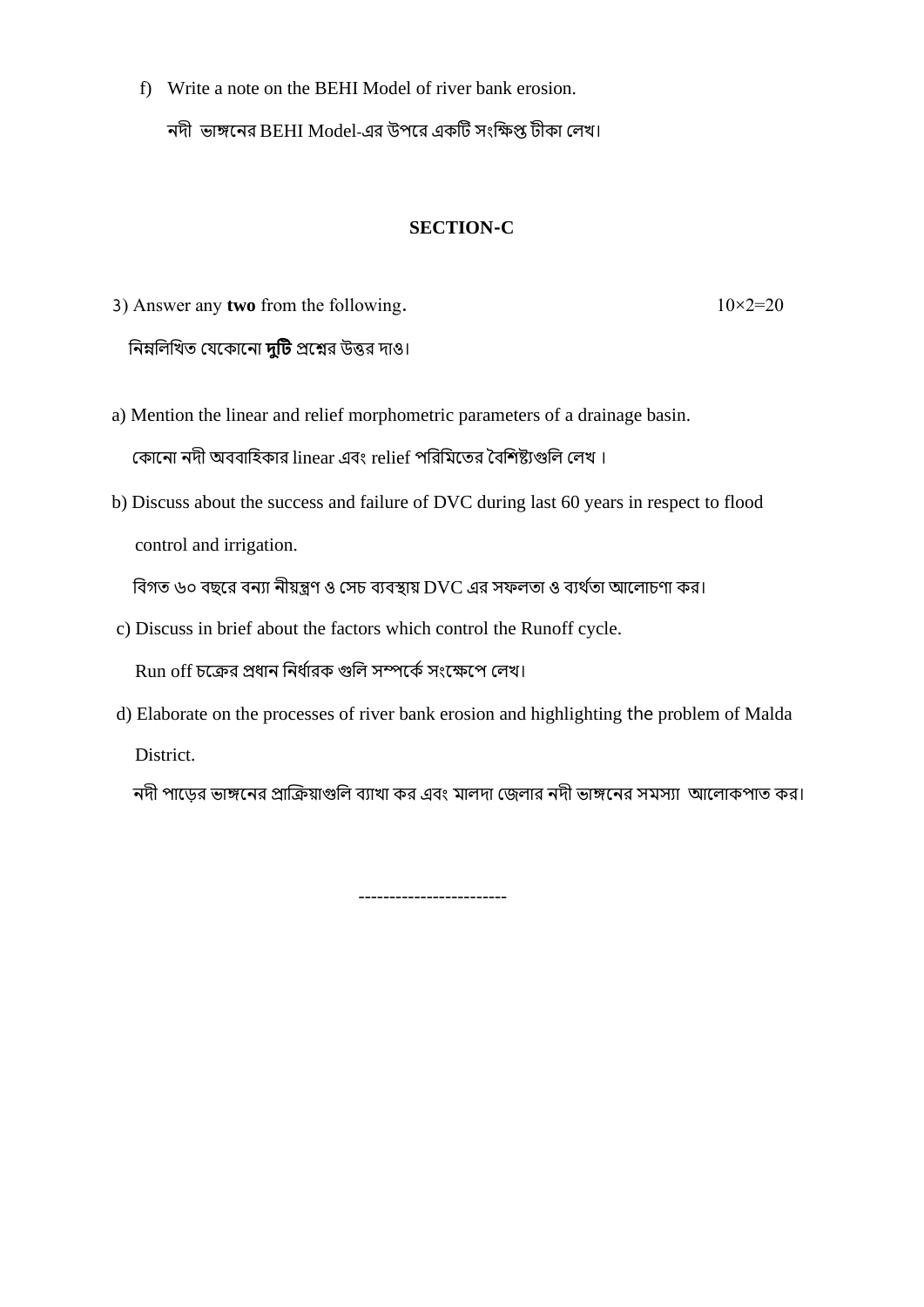#### **B.A. /B.Sc. SEMESTER VI (HONOURS) EXAMINATION, 2022 (CBCS)**

#### **SUBJECT: GEOGRAPHY**

#### **COURSE: DSE-3 (OR) (RESOURCE GEOGRAPHY)**

#### **TIME: 3 HOURS FULL MARKS: 60**

*The figures in the margin indicate full marks. Candidates are required to give their answers in their own words as far as practicable*

#### **SECTION-A**

1. Answer any *ten* questions from the following.  $2 \times 10 = 20$ যেকোনো **দশটি** প্রশ্নের উত্তর দাও ৷

- a) What do you mean by "Resource"? সম্পদ বলতে কি বোঝ  $\imath$
- b) What do you mean by resource utilization? সম্পদের ব্যবহার বলতে তুমি কি বোঝ ?
- c) What is conventional resource? প্রচলিত সম্পদ কি  $\imath$
- d) Differentiate between fund and flow resource. গচ্ছিত সম্পদ এবং অবাধ সম্পদের মধ্যে পার্থক্য কি ?
- e) What do you mean by Phantom Pile?  $\cdot$ ফ্যান্টম পাইল $\cdot$  বা কাল্পনিক স্তূপ বলতে কি বোঝ ?
- f) What do you mean by metallic mineral? ধাতব খনিজ বলতে তমি কি বোঝ ?
- g) What are the principles of sustainable development? স্থিতিশীল উন্নয়নের নীতিগুলি কি কি ?
- h) Is solar energy a viable alternative for fossil fuel? Give reason. সৌরশক্তিকে কি জীবাশ্ম জ্বালানির পরিবর্তিত হিসেবে যোগ্য মনে কর ? কারণ দেখাও l
- i) Why petroleum is called "Liquid Gold"? খনিজতেল কে তরল সোনা কেন বলা হয়  $\imath$
- j) What are the uses of Bauxite? বক্সাইটের ব্যবহার কি $\overline{\mathfrak{g}}$  ?
- k) What are the uses of iron ore? লৌহ আকরিকের ব্যবহারগুলি কি কি?
- l) What is the importance of OPEC? ওপেকের গুরুত্ব কি  $\imath$
- m) What are Renewable Resources? পুনৰ্ভব সম্পদ কাকে বলে ?